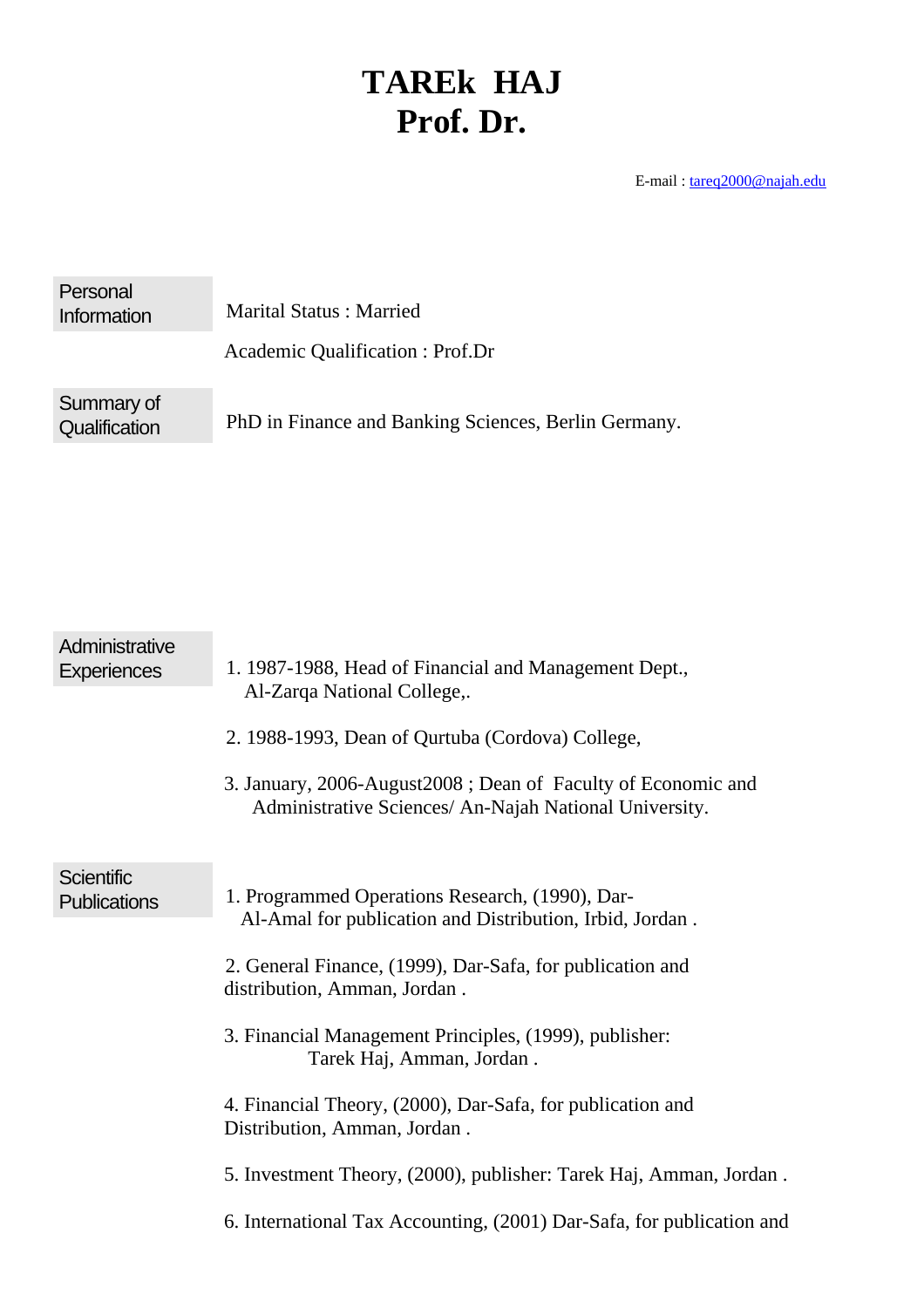Distribution, Amman, Jordan .

7. International Banking Operations, (2002), Dar-Safa, for publication and Distribution, Amman, Jordan

| <b>Refereed</b><br>Research | 1. Einige Ergrebnisse der Erfuelung der Plaene und Entwicklungsprogramme<br>in Entwicklungslaendern, wb. Berlin. 4/1987.                                                                                  |             |  |
|-----------------------------|-----------------------------------------------------------------------------------------------------------------------------------------------------------------------------------------------------------|-------------|--|
|                             | 2. Der Abzug qualifizierter Arbeitskraefte aus den Entwicklungslaender,<br>wb.Berlin. 3/1998                                                                                                              |             |  |
|                             | 3. Returned cheques in Veryfing officies in Jordan, Management and<br>Economic Sciences Journal, Baghdad, No.103 (1999), 1999.                                                                            |             |  |
|                             | 4. Returned cheques and Effect on Jordanian Economy, Management and<br>Economic Sciences Journal, Baghadad, No.83 (1998), 2000.                                                                           |             |  |
|                             | 5. Tax Avoiding in Jordan, Management and Economic Sciences Journal,<br>Baghadad No.95 (1997), 1997.                                                                                                      |             |  |
|                             | 6. Coin forging in Islami countries . Journal of Economic and Administrative<br>Sciences Baghadad, No.95(1995), 1997.                                                                                     |             |  |
|                             | 7. Effect of Indirect Foreign Investment on the Profitability of General shard<br>Palestinian Companies that are listed at the Palestine exchange stock<br>market Journal for Research No.(1), June, 2004 |             |  |
|                             | 8. Effect of the New Jordanian Income Tax Law on the Collection of Income<br>Tax in Jordan, Journal of Economic and Administraative Studies Emarates.<br>Vol. $19$ No $(1)$ . $2003$ .                    |             |  |
|                             | 9. The contribution of Islamic Banks in the Banking<br>System in Palestine, An-Najah<br>Journal for<br>Vol. 17, No. (2), 2003                                                                             | Research    |  |
|                             | 10. Tax Escapade in Jourdan from the standpoint of the<br>Tax Evaluator, Reasons and Control Methods. Journal<br>of Economic and Administrative Sciences,<br>No. (84), 20.                                | University, |  |
|                             | 11. The Effect of Incoming Banks Functioning in Palestine<br>on the Palestinian Banking Activities and its<br>Profitability. Journal of Beithlehm Vol.23, 2003.                                           |             |  |
|                             | 12. Effect of Quantitative Variable of Exchange in<br>Palestine Stock Market on the Prediction on the<br>Jerusalem Indicator, An-Najah University Journal for<br>Research (in Press) 200.                 |             |  |
|                             | 13. Monetary Indicators for the Status of Jordanian Banks,                                                                                                                                                |             |  |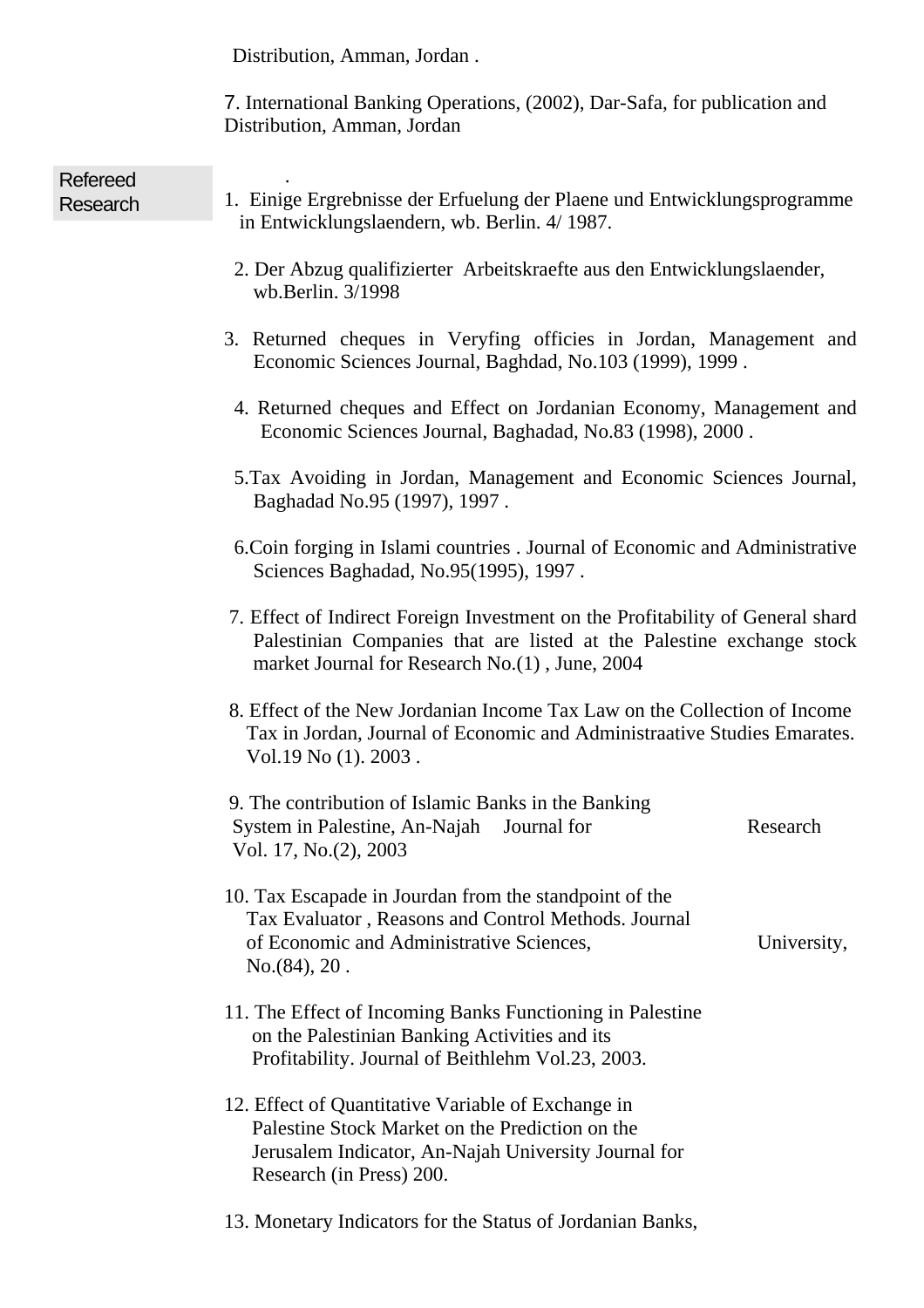Journal of Economic and Administrative Sciences, Baghdad University, No. (59) , (in Press),.

- 14. Effect off Foreign Banks on the Activities of Palestinian Banks, An-Najah University Journal for Research Vol. 18 No.(1), 2004.
- 15. Obstacles of the Joining of Palestinian Insurance Companies to GATT, Journal of Economics and Society, Cosantina University , Algeria (in press), 2004.
- 16. Obstacles of Palestinian Financial Renting, Rosicada Research Journal, Skakdeh University, Algeria (in press), 2004.
- 17. Principles of Direct Financial Credit Facilities in Islamic Palestinian Banks, An-Najah University Journal of Research, Vol.18 No.(2) , 2004 .
- 18. Possible Effects for Local Developments on Palestinian Banks, Journal of Beithlehem University, Vol., 2004.
- 19. Effect of Returns of the Value Addet Tax (Behavioral and Financial) on companies and offices working on construction and undertaking in Nablus and Ramallah provinces, Rosicada Journal of Research, Skakdah University, Algeria (in press), 2004.
- 20. Effect of the Israeli Siege on the Investment in Palestinian Stock Market, second International Scientific Conference, Algeria), 2004.
- 21. Strategies of the change to comprehensive quality system in private universities, quality conference, Al-Zarka University, Jourdan), 2003.

22. Principles of Direct Financial, Credit Facilities in Palestinian Banks, Al-Tagdid Journal Malysia , 2005 .

 23. Variable Debts in Palestinian Banks, Journal of Al-Aksa University, Gaza, Palestine).

## Scientific

Conferences 1.Jordanian Economy and Future Challenge**,** Fredrich Ebort Establishment, Royal Cultural Palace, Amman, 1996.

2.The Quality System and its Effect on Outputs of